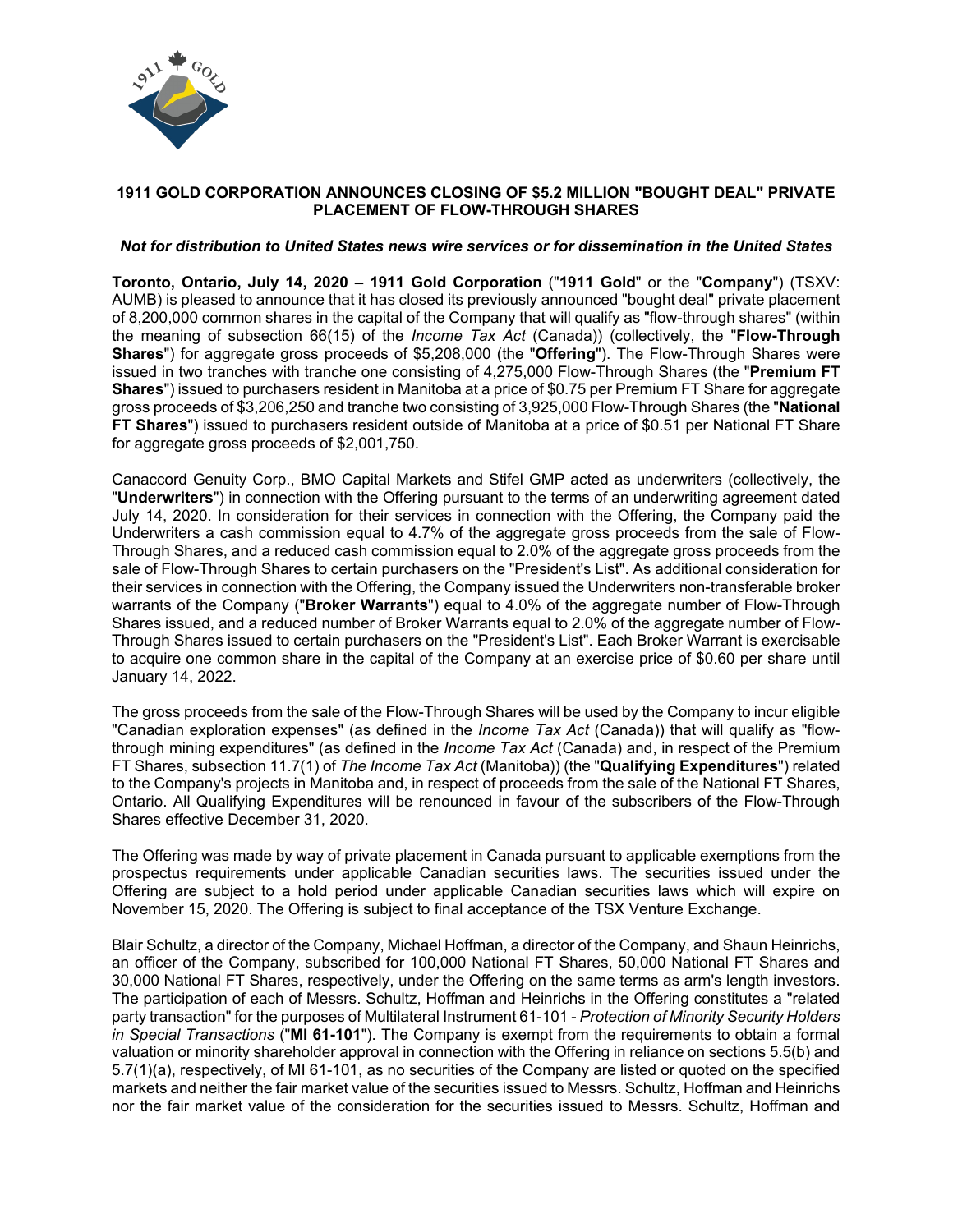Heinrichs exceeds 25% of the Company's market capitalization as calculated in accordance with MI 61- 101. The Company did not file a material change report more than 21 days before the expected closing date of the Offering as the aforementioned insider participation had not been confirmed at that time and the Company wished to close the Offering as expeditiously as possible.

The securities offered have not been registered under the United States Securities Act of 1933, as amended, or any state securities law, and may not be offered or sold in the United States absent registration or an exemption from such registration requirements. This news release shall not constitute an offer to sell or the solicitation of an offer to buy nor shall there be any sale of the securities in any State in which such offer, solicitation or sale would be unlawful.

# **About 1911 Gold Corporation**

1911 Gold is a junior gold producer and explorer that owns the True North mine and mill complex, and is reprocessing historic tailings on a seasonal basis. In addition to operating True North at Bissett, Manitoba, 1911 Gold holds approximately 54,000 hectares of highly prospective land within and adjacent to the Rice Lake greenstone belt. 1911 Gold believes its land package is a prime exploration opportunity, with potential to develop a mining district centred on its True North facility. The Company also owns the Tully project near Timmins, Ontario, and intends to focus on both organic growth opportunities and accretive acquisition opportunities in North America.

1911 Gold's True North complex and exploration land package are located within the traditional territory of the Hollow Water First Nation, signatory to Treaty No. 5 (1875-76). 1911 Gold looks forward to maintaining open, co-operative and respectful communication with the Hollow Water First Nation in order to build mutually beneficial working relationships.

ON BEHALF OF THE BOARD OF DIRECTORS

Ron Clayton President and CEO

### **For further information, please contact:**

Shaun Heinrichs Chief Financial Officer (604) 674-1293 [sheinrichs@1911gold.com](mailto:sheinrichs@1911gold.com) [www.1911gold.com](http://www.1911gold.com/)

### **CAUTIONARY STATEMENT REGARDING FORWARD-LOOKING INFORMATION**

This news release may contain forward-looking statements. Often, but not always, forward-looking statements can be identified by the use of words such as "plans", "expects" or "does not expect", "is expected", "budget", "scheduled", "estimates", "forecasts", "intends", "anticipates" or "does not anticipate", or "believes", or describes a "goal", or variation of such words and phrases or state that certain actions, events or results "may", "could", "would", "might" or "will" be taken, occur or be achieved.

All forward-looking statements reflect the Company's beliefs and assumptions based on information available at the time the statements were made. Actual results or events may differ from those predicted in these forward-looking statements. All of the Company's forward-looking statements are qualified by the assumptions that are stated or inherent in such forward-looking statements, including the assumptions listed below. Although the Company believes that these assumptions are reasonable, this list is not exhaustive of factors that may affect any of the forward-looking statements.

Forward-looking statements involve known and unknown risks, future events, conditions, uncertainties and other factors which may cause the actual results, performance or achievements to be materially different